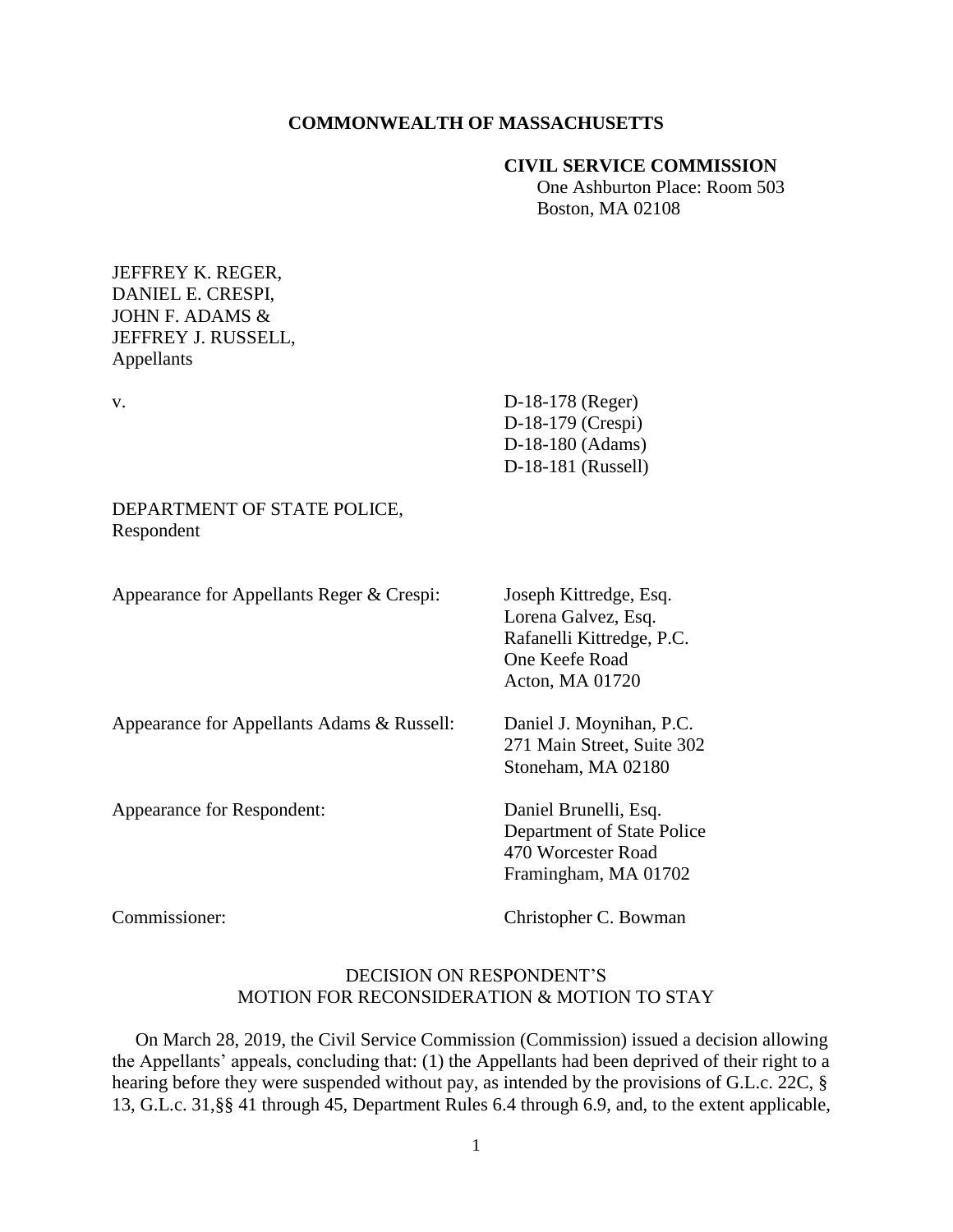the provisions of the collective bargaining agreement governing their employment with the Department; and (2) the Appellants could contest their suspensions to the Commission, which has jurisdiction to rectify procedural irregularities pursuant to G.L.c.31, §42, as well as require that the Department prove just cause for their suspension by a preponderance of the evidence, pursuant to G.L.c.31, § 43. The Commission's decision required that the Troopers be restored to their employment immediately without loss of compensation or other rights.

 On April 8, 2019, the Respondent filed a Motion for Reconsideration of the Commission's March 28, 2019 decision or, in the alternative, a stay of the decision pending judicial review. The Respondent made three (3) arguments in favor of their motion: 1) The Commission lacks jurisdiction to hear the appeals; 2) the Appellants' appeals to the Commission were untimely; and 3) the Commission's decision contained statements that were unsupported by the record and inaccurate or incomplete.

On April  $18<sup>th</sup>$  and  $19<sup>th</sup>$ , 2019, the Appellants filed oppositions to the Respondent's motion, refuting the above-referenced arguments by the Respondent.

 A Motion for Reconsideration must identify a clerical error or mechanical error in the decision or a significant factor the Agency or the Presiding Officer may have overlooked in deciding the case.  $(801 \text{ CMR } 1.01(7)(1))$ 

 Based on a careful review of the parties' submissions, the Respondent's Motion for Reconsideration and Motion to Stay is *denied.*

 The Commission's March 28, 2019 decision provided detailed findings and analysis regarding why the Commission has jurisdiction to hear the instant appeals. The Respondent's motion does not identify a significant factor that the Commission may have overlooked that would warrant reconsideration by the Commission.

 The argument regarding timeliness, which was never raised by the Respondent prior to filing a Motion for Reconsideration, is unpersuasive. The relevant statute provides as follows: "Any person who alleges that an appointing authority has failed to follow the requirements of section forty-one in taking action which has affected his employment or compensation may file a complaint with the commission. Such complaint must be filed within ten days, exclusive of Saturdays, Sundays, and legal holidays, after said action has been taken, or after such person first knew or had reason to know of said action ..." G.L. c. 31,  $\&$  42, as amended by St. 1979, c. 196. The Respondent contends that the "trigger date" for the statutory ten-day filing period was August 15, 2018 (the day of their duty status hearing), which would have required the Appellants to file an appeal with the Commission by August 29, 2018. The Appellants appeals were received by the Commission on September  $17<sup>th</sup>$ ,  $18<sup>th</sup>$  and  $21<sup>st</sup>$ , 2018. Here, however, the ten-day period for filing a complaint with the Commission is linked to failures to comply with the statutory requirements by the Respondent. The Respondent effectively *acknowledges* that it followed *none* of the requirements of the civil service law (G.L. c. 31, §§ 41-45). The Respondent, *as of the date of this decision:* 1) has yet to provide the Appellants with *any* written notice of the discipline imposed, let alone a copy of the civil service law, as required; 2) refuses to acknowledge that any discipline has even occurred; and, 3) for at least three (3) of the